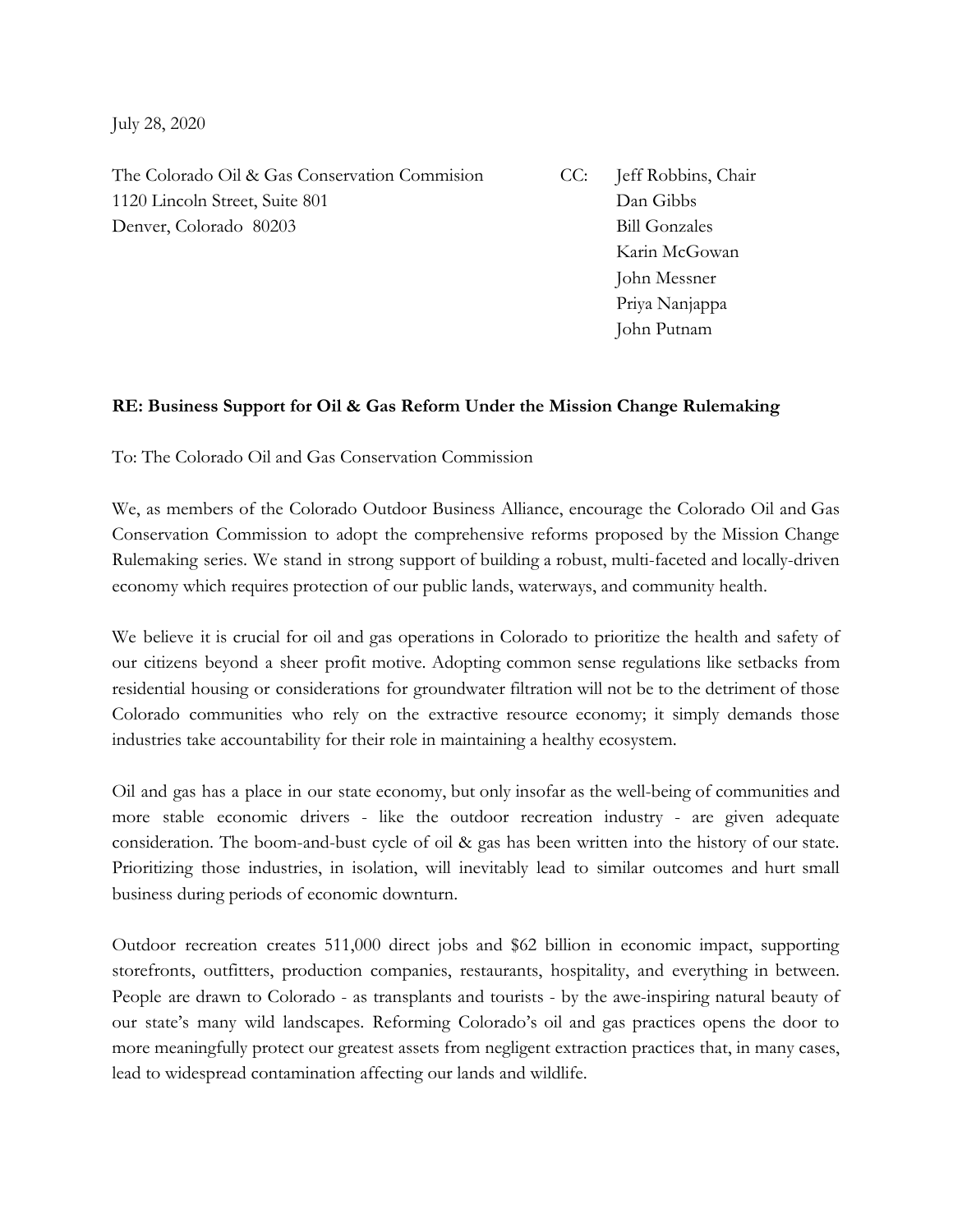Colorado sits at the precipice of two great crises - COVID-19 and the ongoing endangerment of our lands, waters, and climate. As our state seeks to reopen, now more than ever we need to adopt ambitious public health related measures, especially given those most affected by the pandemic statistically live in highly polluted areas.

We have demonstrated that economic development and conservation are not mutually exclusive; the only reasonable path-forward for the oil and gas industry is one based around a strong conservation ethic. The reforms proposed by the Mission Change Rulemaking are exactly what Coloradans and the business community have been waiting for - we applaud the decision makers who have shepherded this policy thus far.

As Colorado businesses across the state, we intimately understand the intricacies of our respective regions' economies and what our communities need. Please heed our call and join us as advocates for comprehensive oil and gas reform - our lands, water, and outdoor recreation-based economies depend on it.

## Sincerely,

The Colorado Outdoor Business Alliance and below signed members

| Alpacka Raft              | Aspen Real Life               | Bext360                  |
|---------------------------|-------------------------------|--------------------------|
| Sarah & Thor Tingey       | Jillian Livingston            | Allyson Quijano          |
| Mancos, CO                | Aspen, CO                     | Golden, CO               |
| Americas for Conservation | Aspen Skiing Company          | Bonsai Design            |
| $+$ the Arts 501 $c3$     | Hannah Berman                 | Sarah Shrader            |
| Irene Vilar               | Aspen, CO                     | Grand Junction, CO       |
| Denver, CO                |                               |                          |
|                           | Atlasta Solar Center          | Durango Outdoor Exchange |
| <b>Alternative Power</b>  | Christopher Campbell          | Chase LaCroix            |
| Enterprises, Inc          | Grand Junction, CO            | Durango, CO              |
| Jill Markey               |                               |                          |
| Ridgeway, CO              | <b>Backcountry Experience</b> | Ecliptic Imagery LLC     |
|                           | <b>Brandon Mathis</b>         | Robert Bogatin           |
| All Metals Welding and    | Durango, CO                   | Longmont, CO             |
| Fabrication               |                               |                          |
| Chris A. Muhr             |                               |                          |
| Grand Junction, CO        |                               |                          |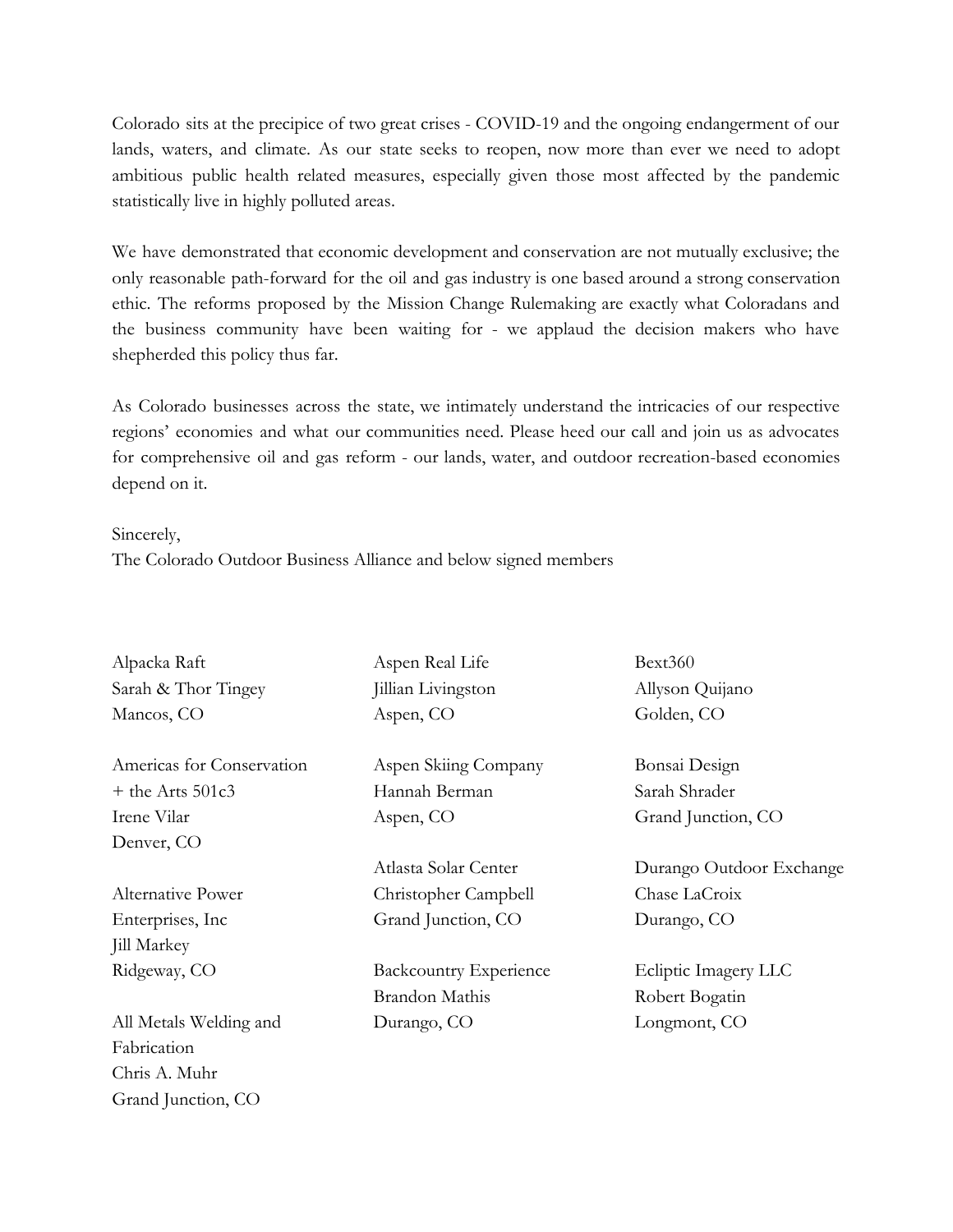Envision.Believe.Create. Marketing Susie Kincade Eagle, CO

Fourpoints Kevin Webber Denver, CO

The Gear Junction Jacob Thaden Grand Junction, CO

Health Rising Wellness Debra Cahill Grand Junction, CO

High Desert Life Outdoors Jeff Mobley Cortez, CO

Hunt to Eat Mahting Putelis Wheat Ridge, CO

Icelantic Skis Annelise Loevlie Golden, CO

ID Sculpture John Ryan Gunnison, CO

Jeffrey Turre Acupuncture Dr. Jeffrey Turre Grand Junction, CO

Liberty Skis Dan Chalfant Avon, CO

Kannah Consulting, LLC Suzanne Foster Porter Grand Junction, CO

MAD Racing Colorado John Klish Grand Junction, CO

Mayfly Outdoors Art Webb Montrose, CO

Mountain Waters Rafting James Wilkes, Durango, CO

Onus iV Kristy Anderson Denver, CO

Oveja Negra Lane Willson Salida, CO

Pine Needle Dry Goods Martin Emmes Durango, CO

Pine Needle Mountaineering Eric Dixon Durango, CO

PRIMI Pasta & Wine Bar Tracy Regan, Durango, CO

Pro Management & Associates Kevin Kuns Montrose, CO

Relish Studio Stu Swineford Black Hawk, CO

Revel Bikes, Inc. Adam Miller, Carbondale, CO

Rig to Flip Cody Perry Grand Junction, CO

Roan Creek Ranch Kathryn Bedell Grand Junction, CO

Ruby Canyon Environmental Michael Cote Grand Junction, CO

Salida Mountain Sports Nate Porter Salida, CO

San Juan Angler Cole Glenn Durango, CO

Scott's Roofing and Solar Marcie Warner Lafayette, CO